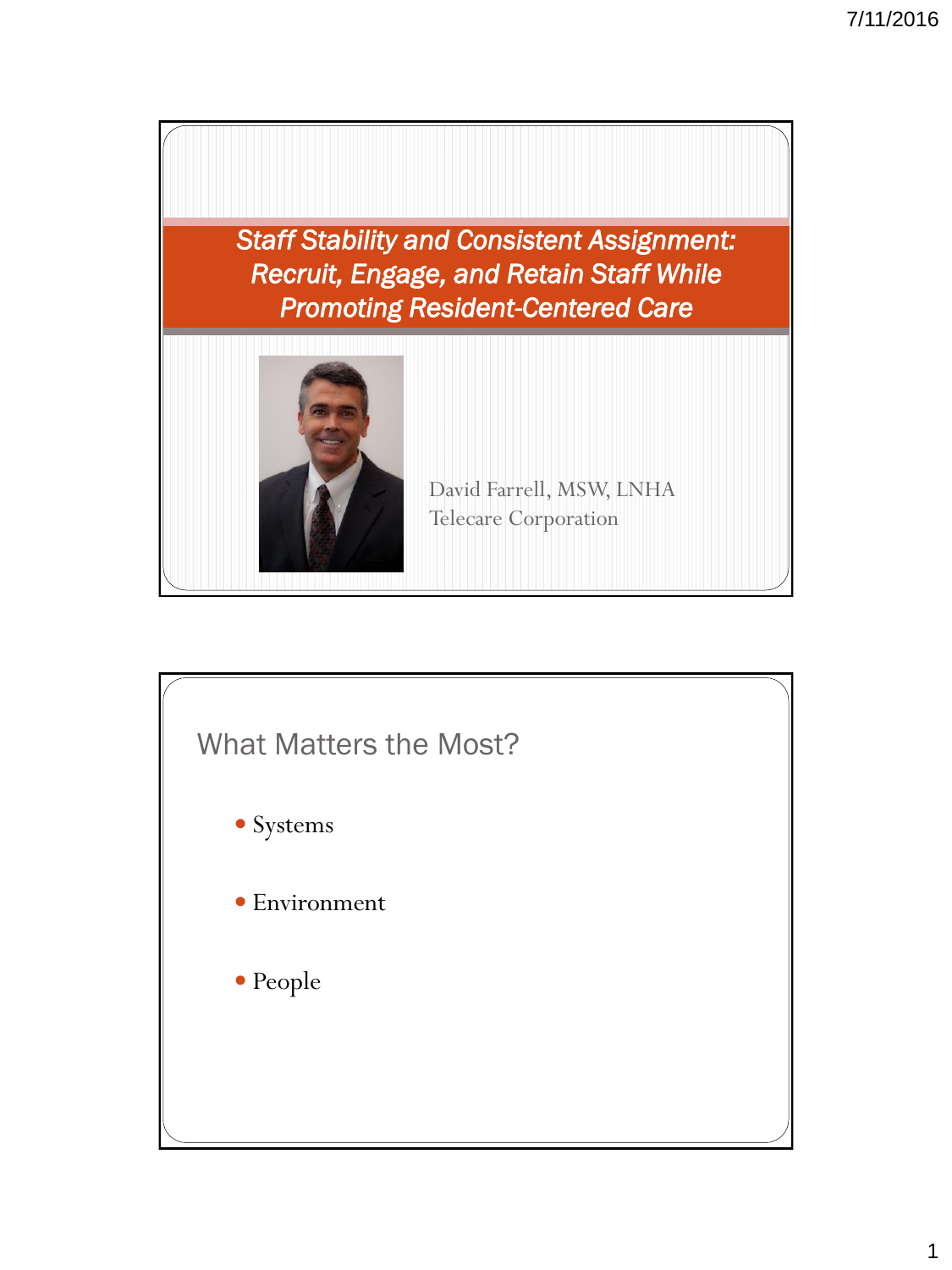

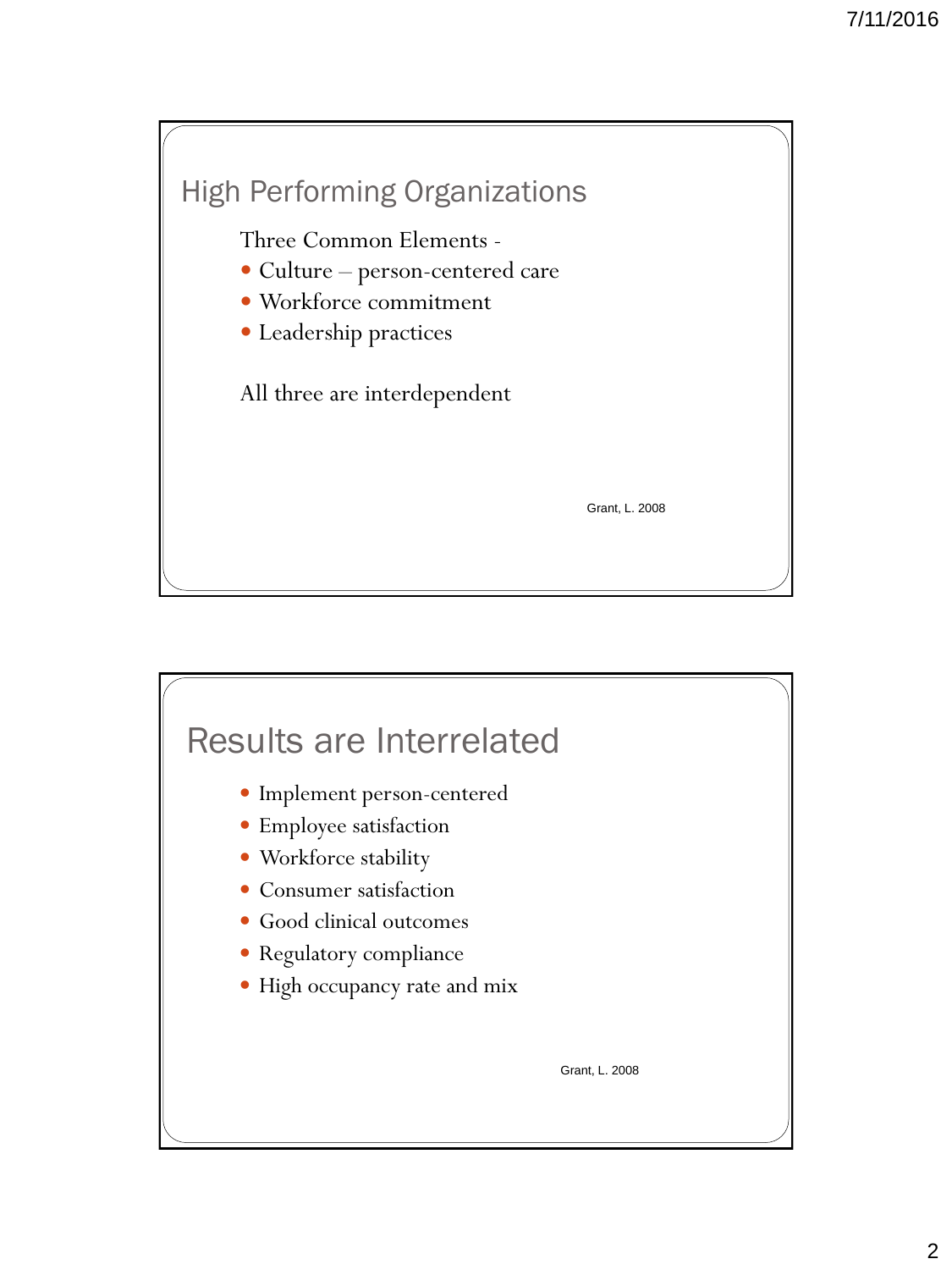

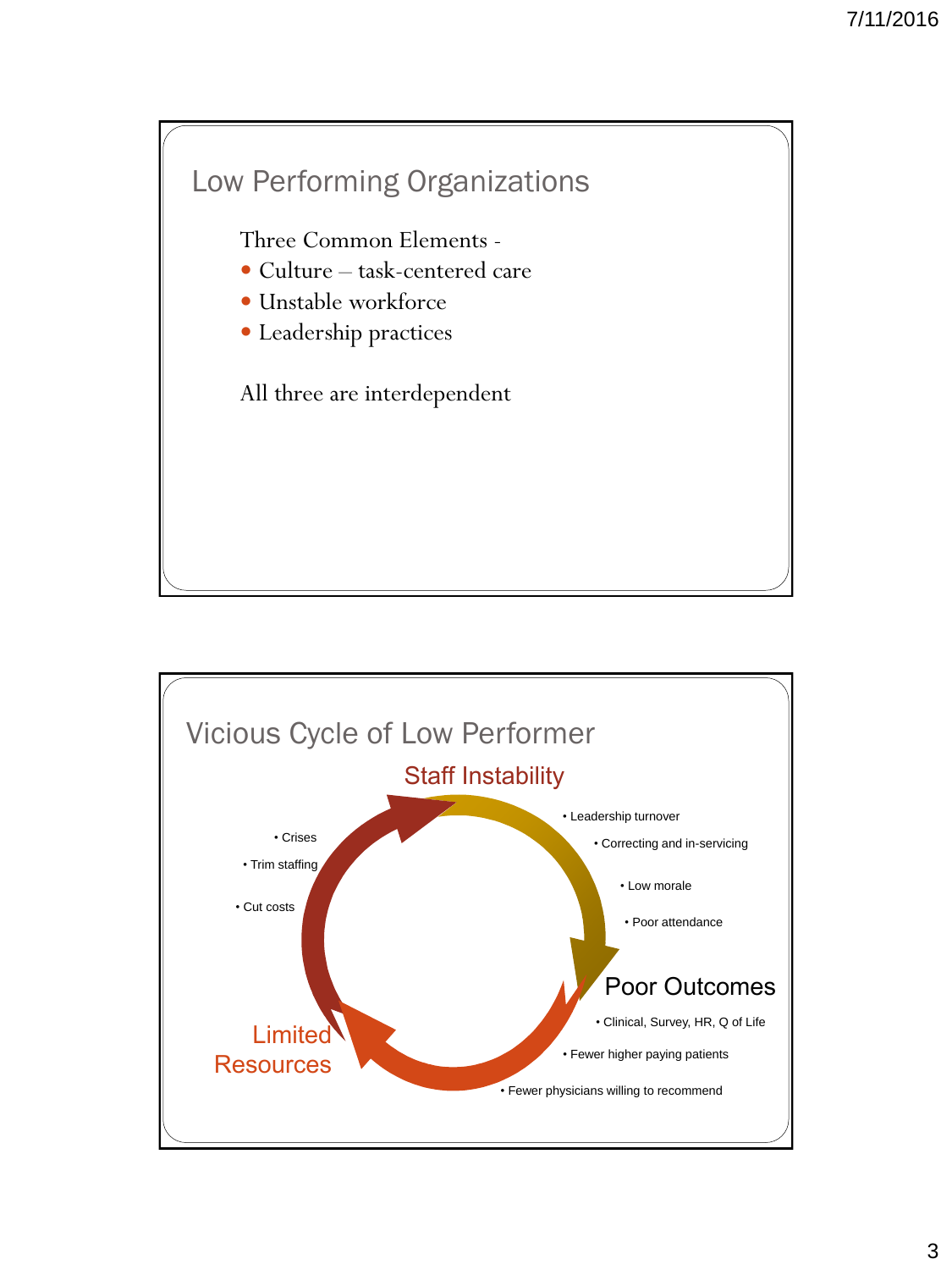## Shock and Awe in Oakland

- Vacant shifts
- Dirty depressing break room
- Illegible forms
- Overflowing charts
- Frayed binders
- Patients screaming out
- Physical restraints
- Old Geri-chairs
- Disorder at the nursing station

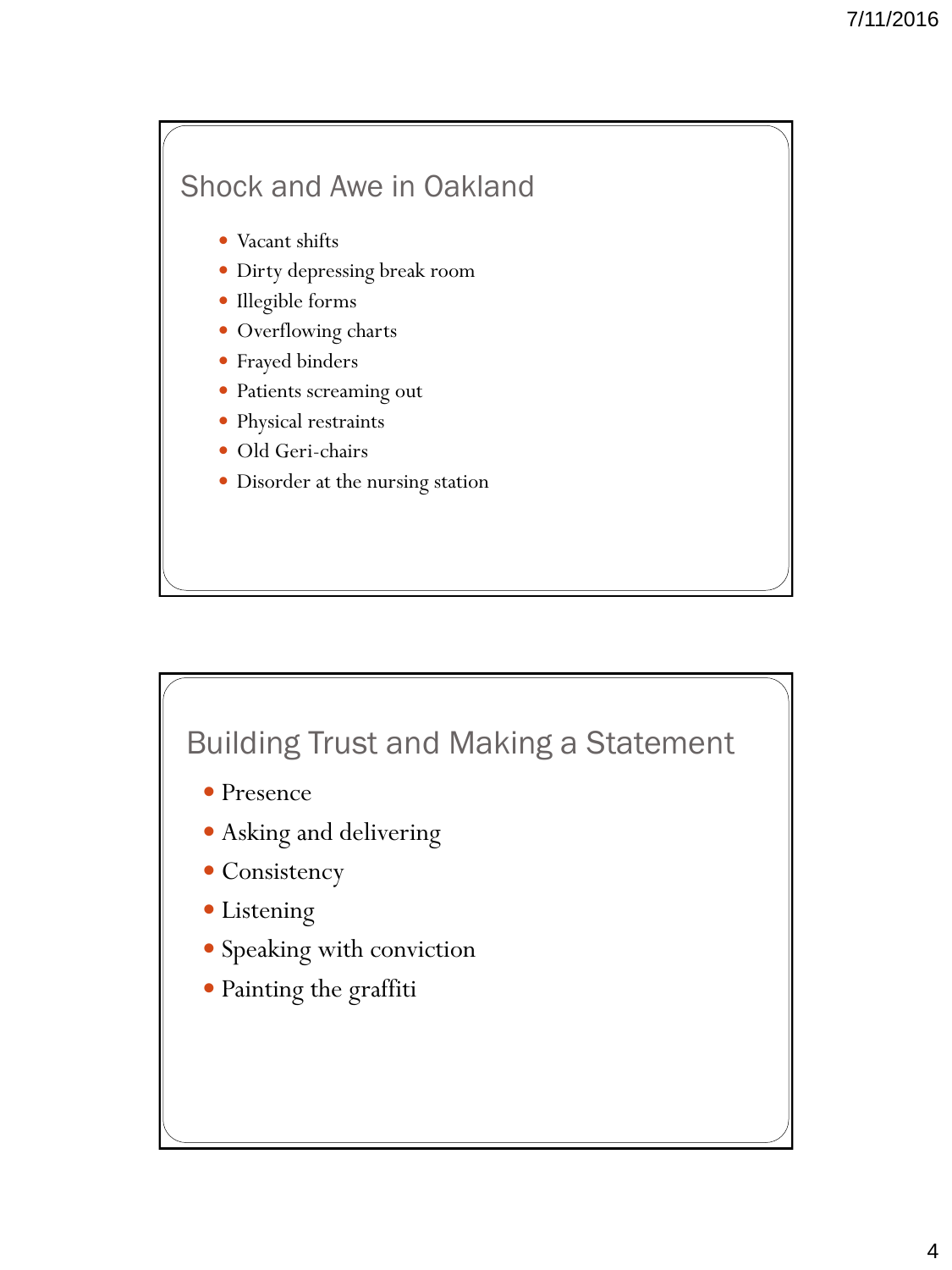

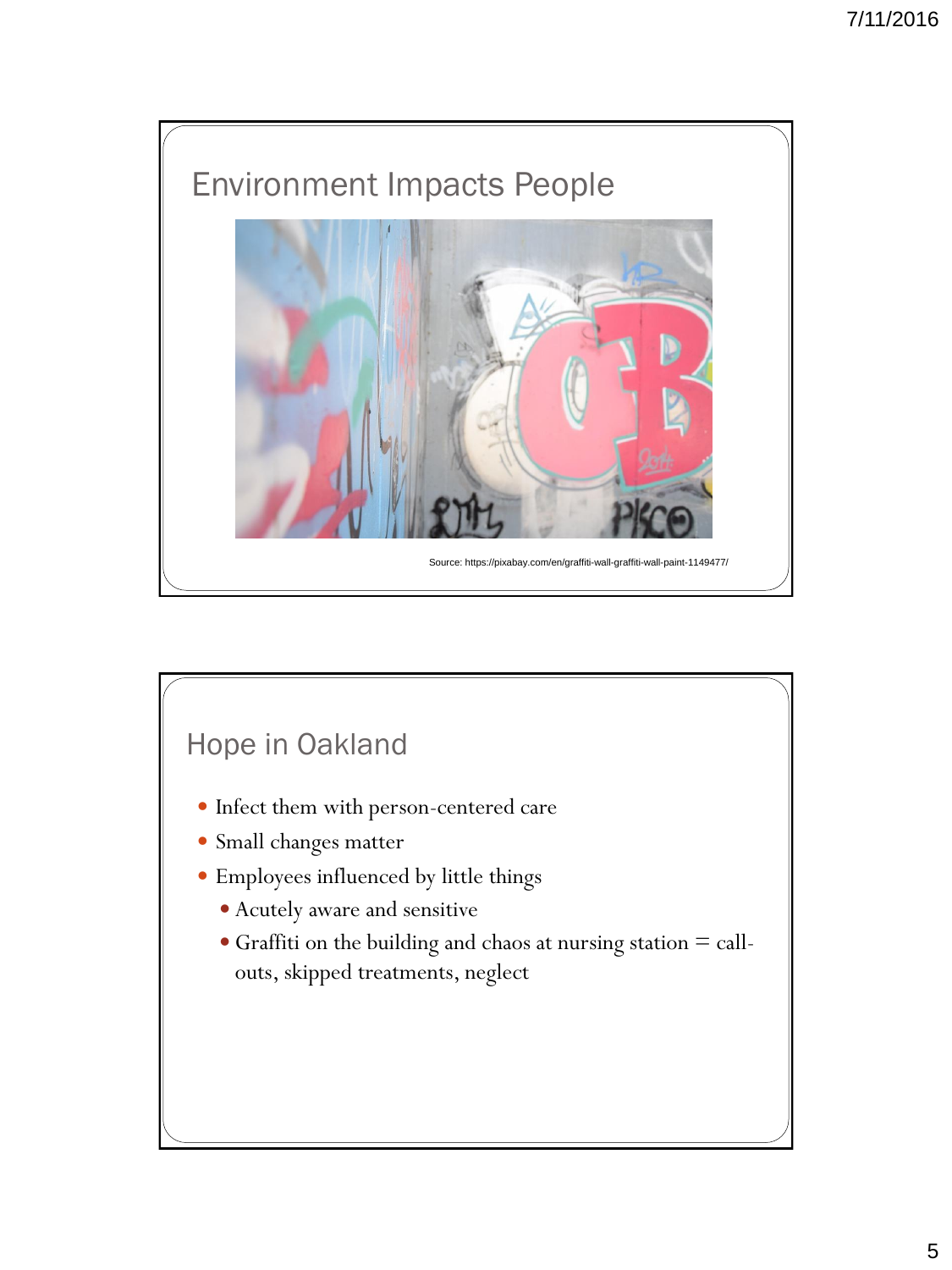#### The Impact of Leaders

Healthcare organizations

- Leader's actions influence:
	- Culture
		- Relationships
	- Staff engagement
	- Clinical outcomes
	- Quality of life
	- Moving Mr. Watts

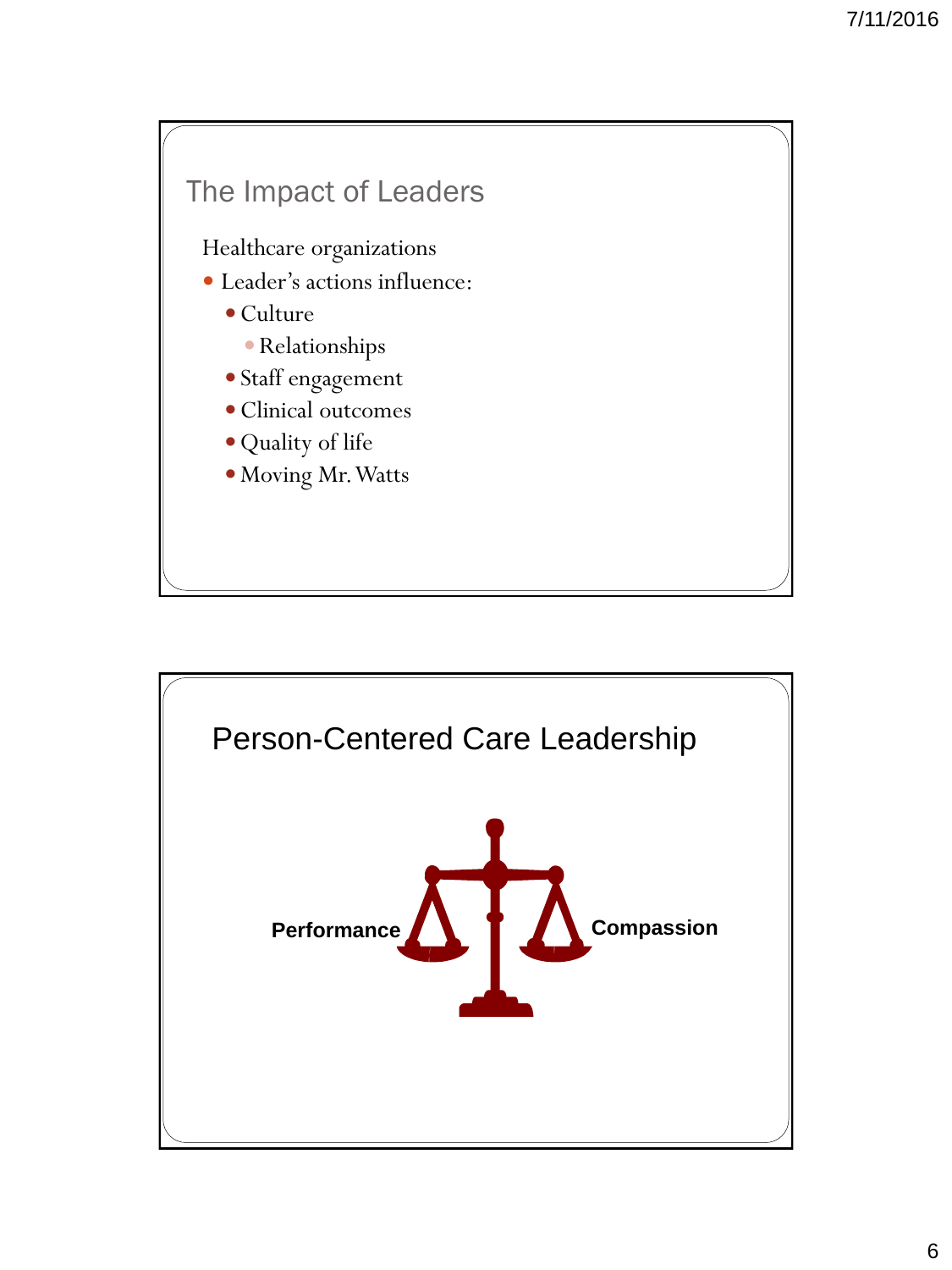

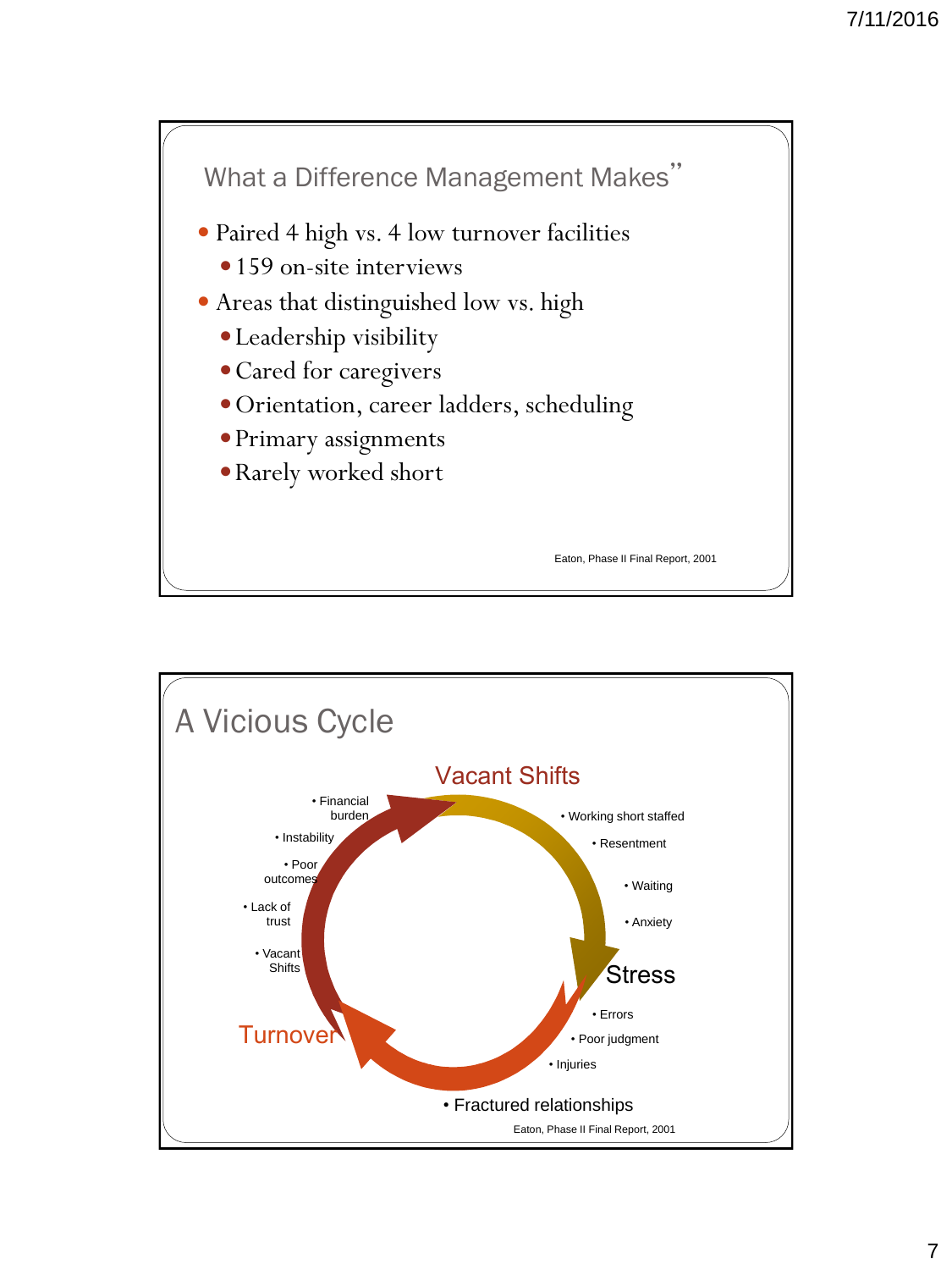

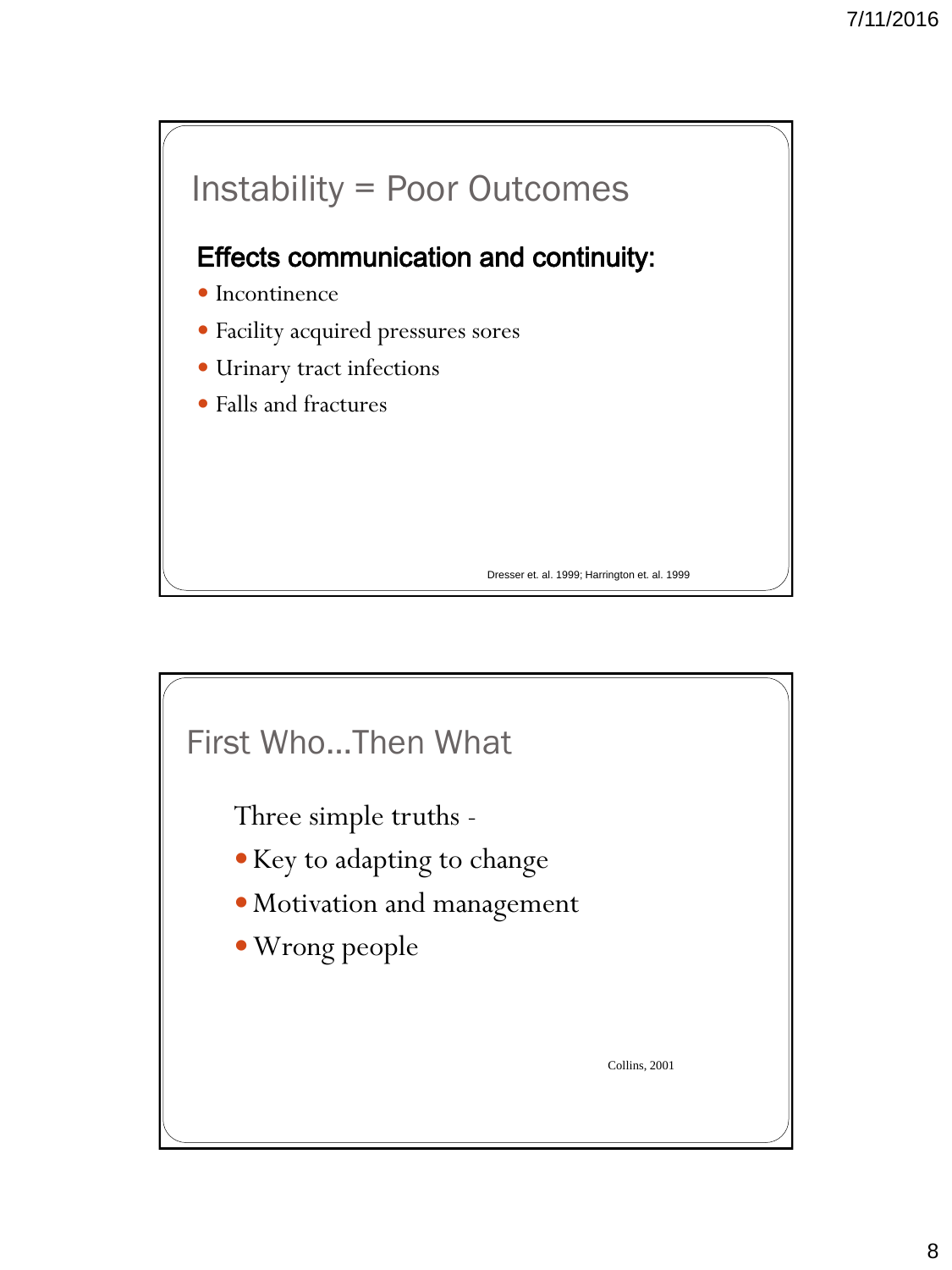# Careful Selection

**Ask the right questions to screen for key character traits and relational competence:**

- Observe their interactions
- Compassionate
- Sensitivity to others needs
- Self esteem
- Ability to communicate, learn
- Friendliness, 5 smiles

## Interview Tips

- High standards
- Ask the right questions
	- Open ended
	- Behavior based
- Ask to see their last performance evaluation
- Facility tour observations
	- Monitor interactions with people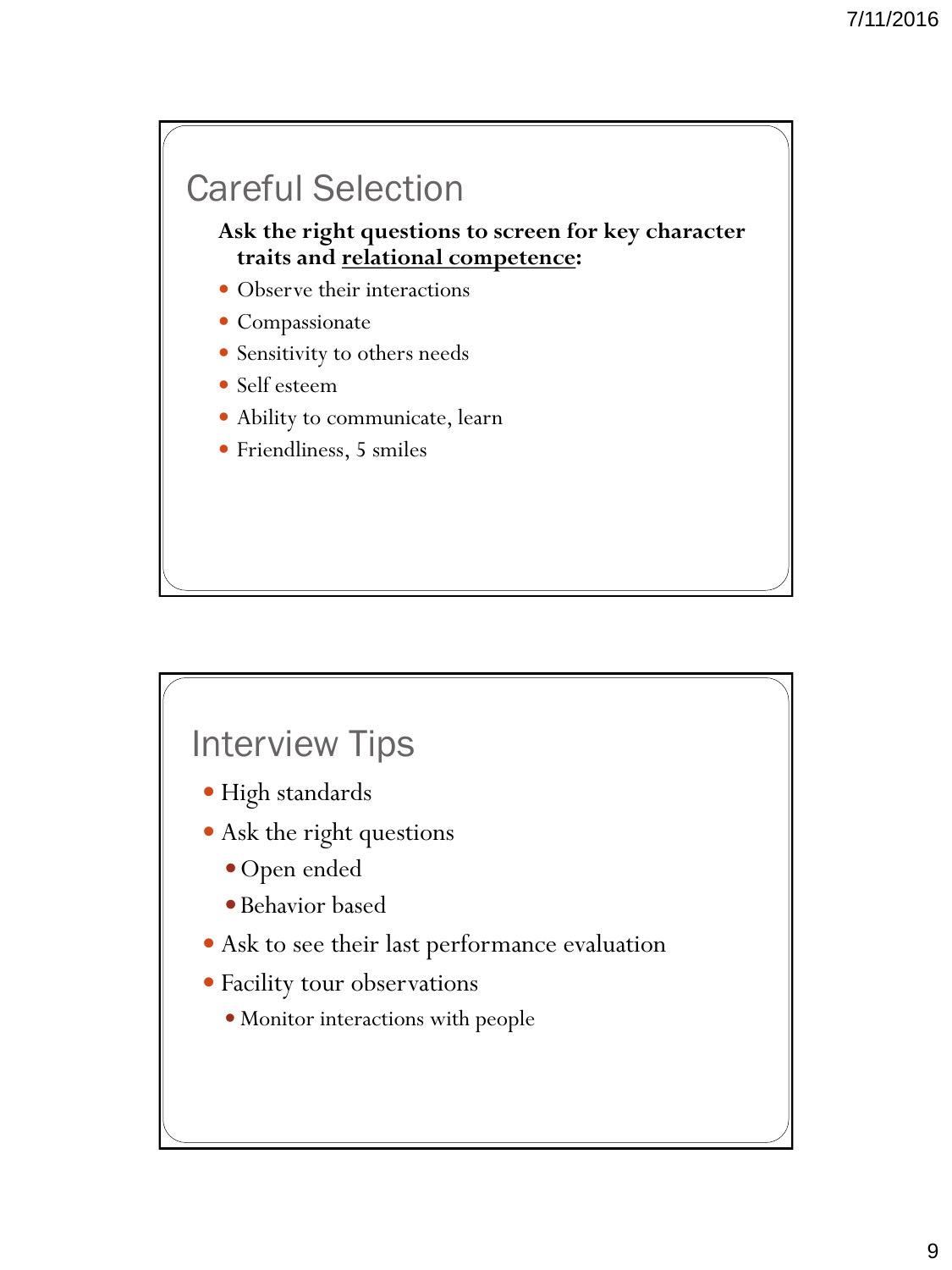## People Paradigm

#### **Focus on Relationships W. Edwards Deming:**

- Quality, the result, is a function of quality, the process
- Essential ingredients of the process:
	- Leaders and their people
- Cannot improve interdependent systems and processes of care until you progressively improve interdependent, interpersonal relationships

### Theory of Relational Coordination

- The effectiveness of care and service is determined by the quality of communication among staff
- Which depends on the quality of the underlying relationships
- The quality of the relationships reinforce the quality of the communication

Gittell, et al, 2008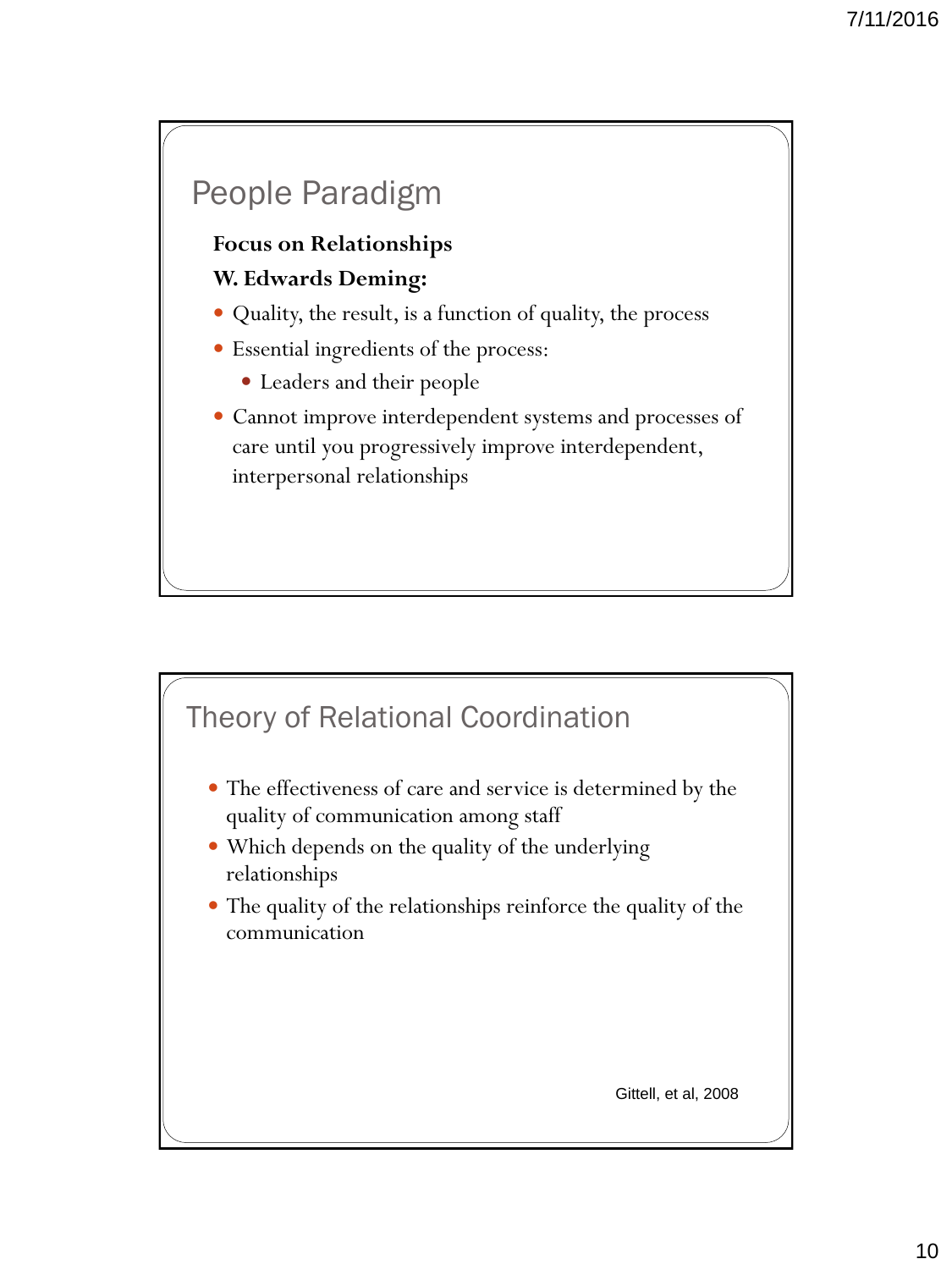

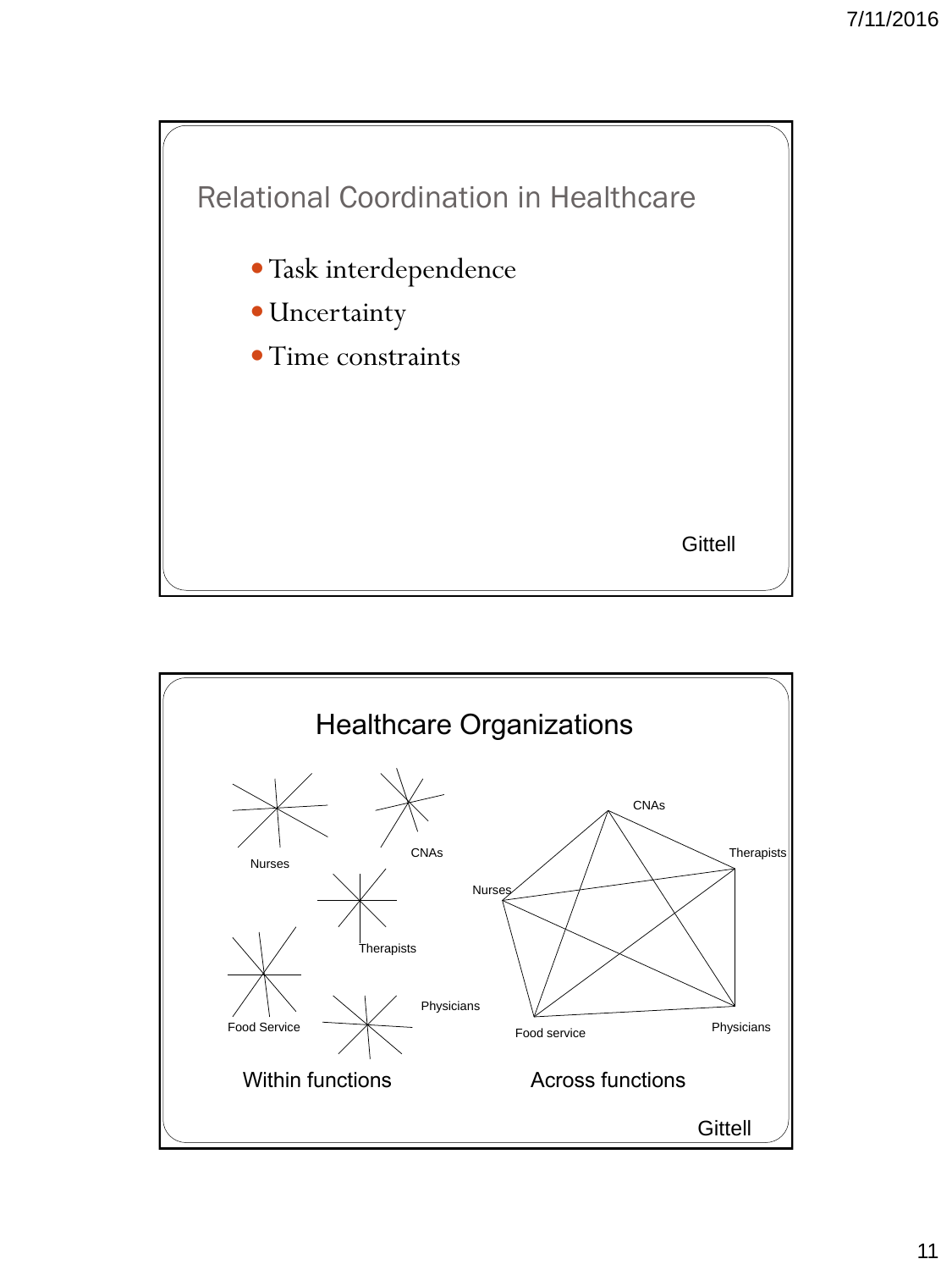

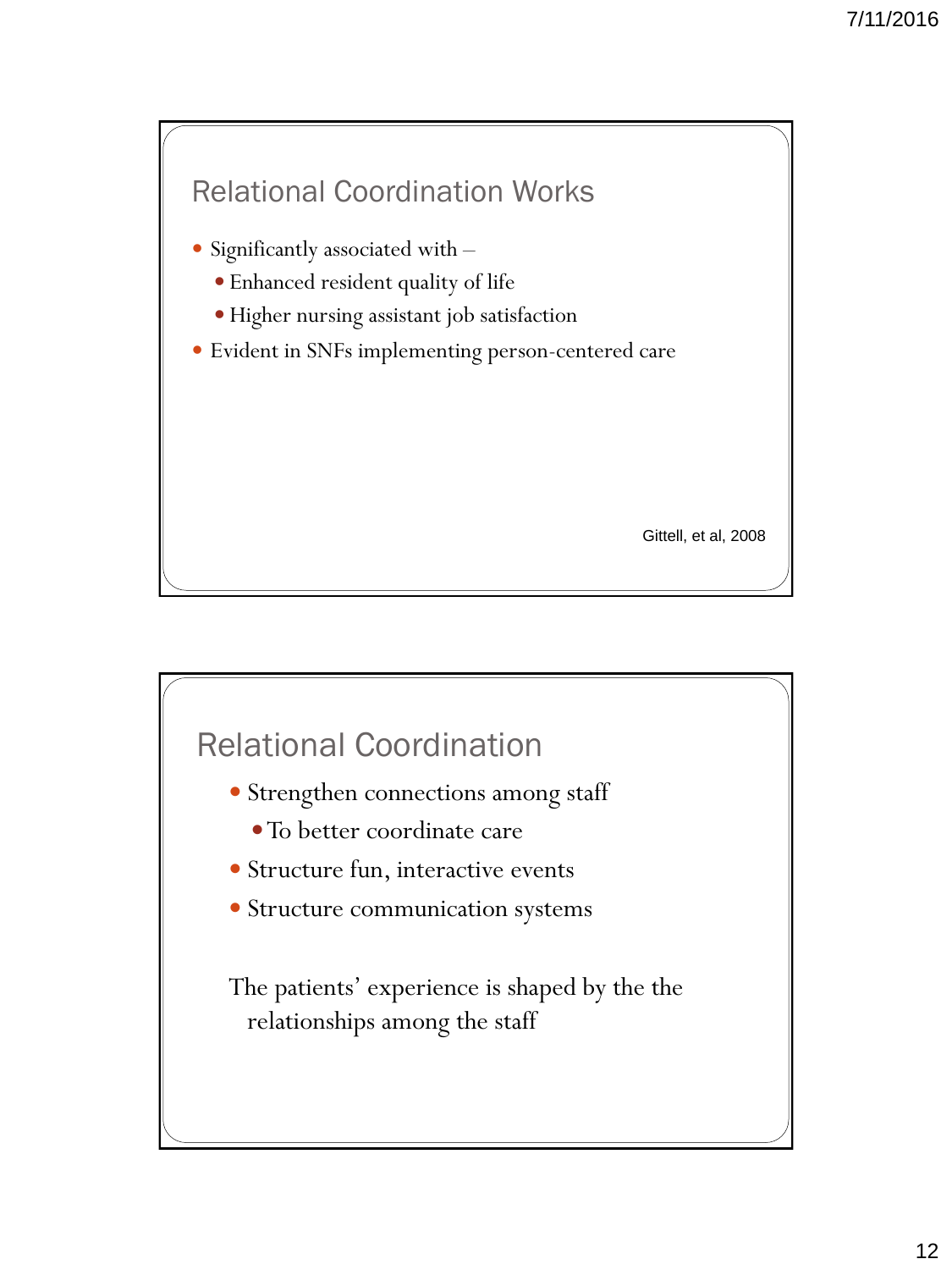## Enhancing Staff Relations

- Karaoke
- Kids Day
- Heritage Days
- Senior Prom
- Weight Loss Challenge

## Bad is Stronger Than Good

Some turnover can have a positive effect

- Eliminate the negative
- Negative feelings = greater effects
	- $\bullet$  Interdependent work  $=$  larger negative effect
- Grumpiness and laziness are contagious

Felps, W. 2001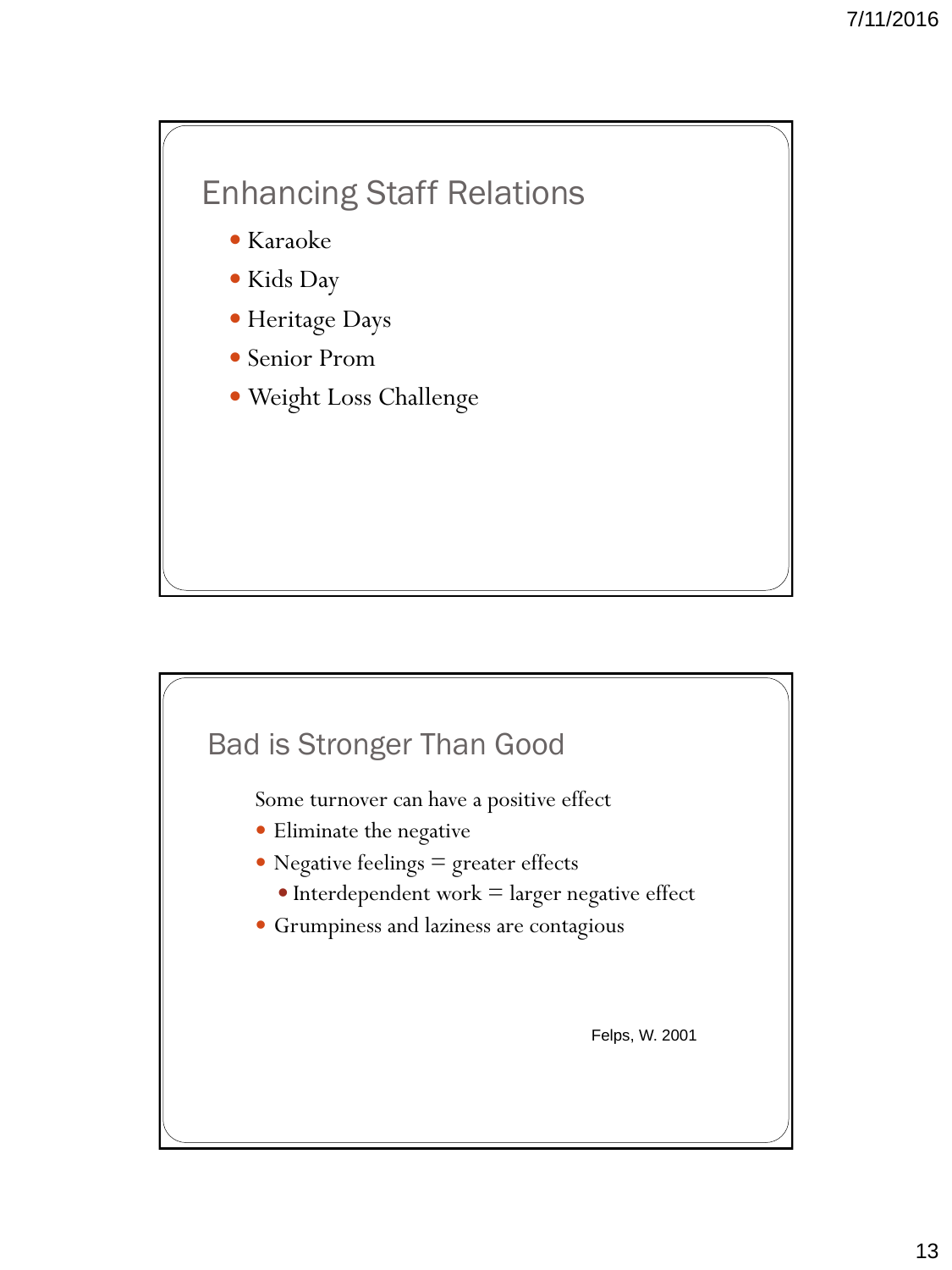

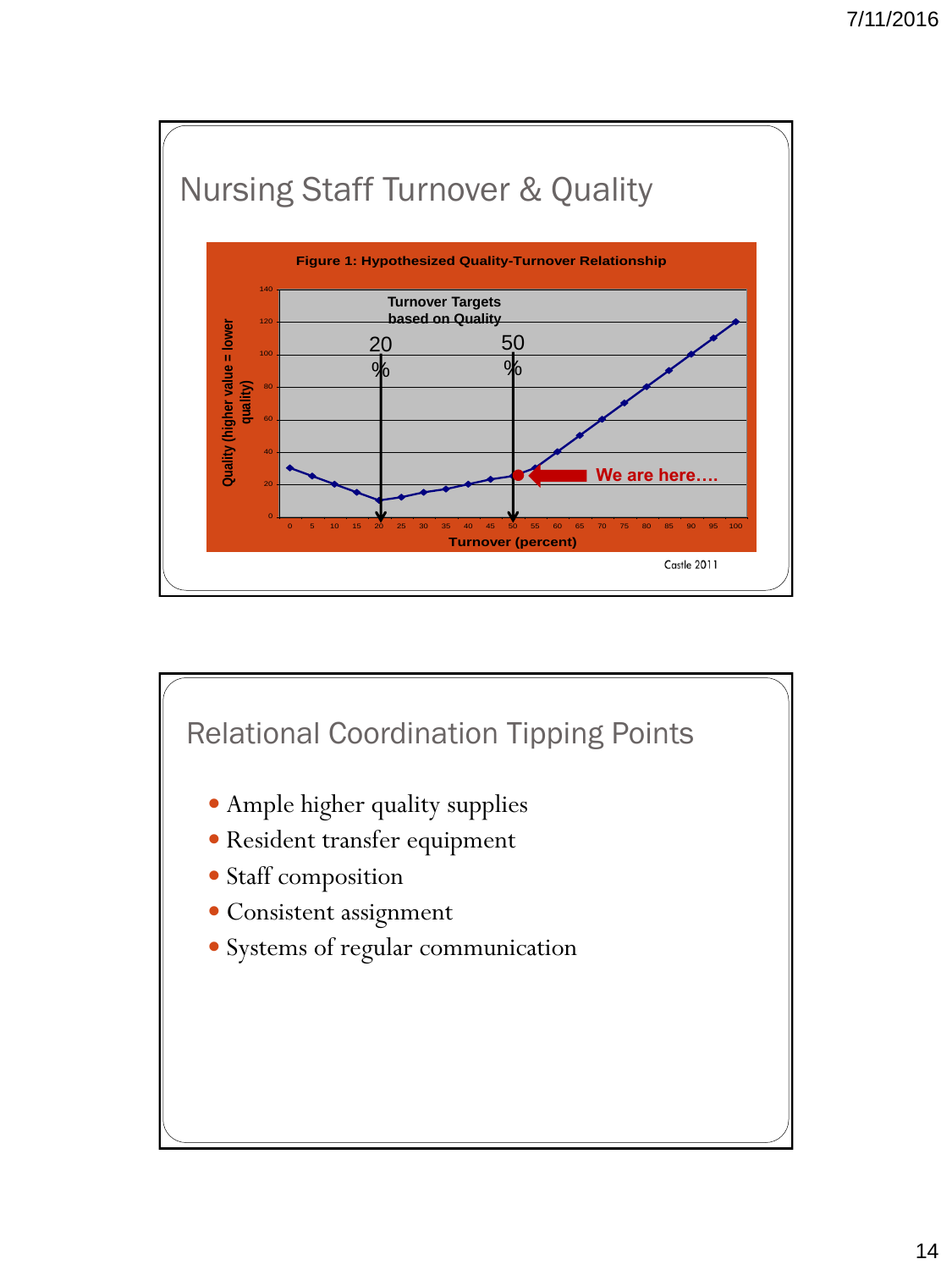

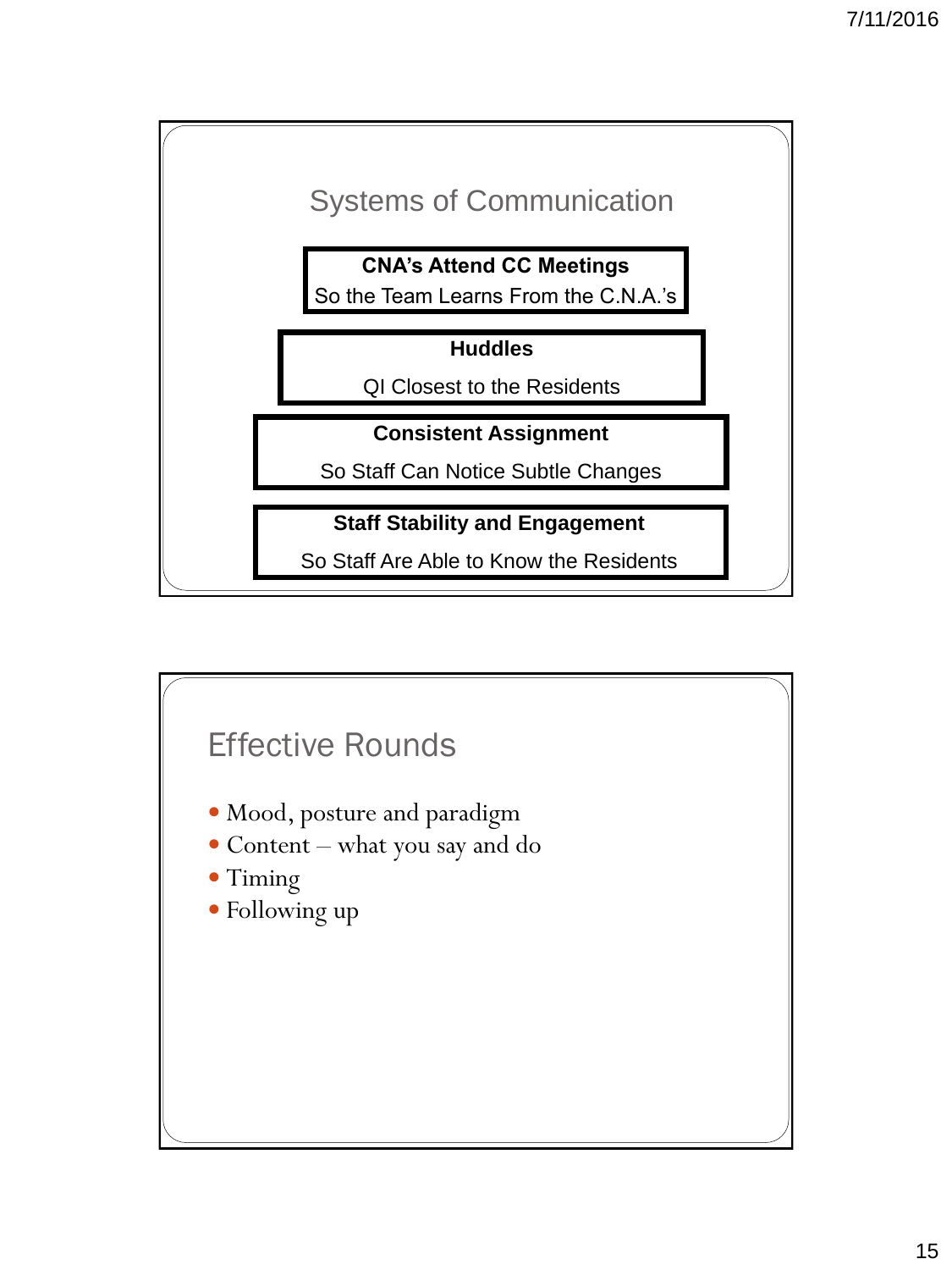

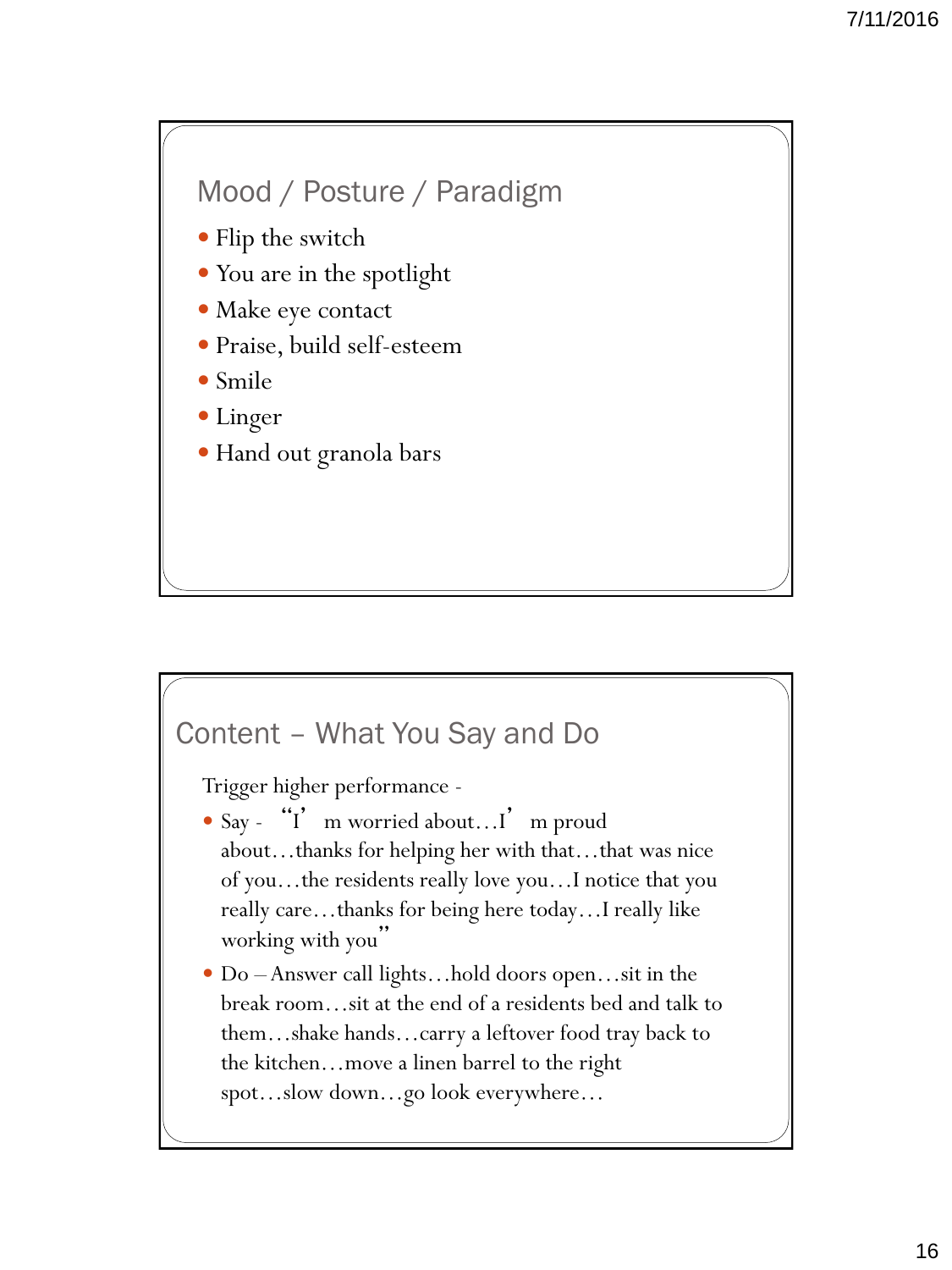

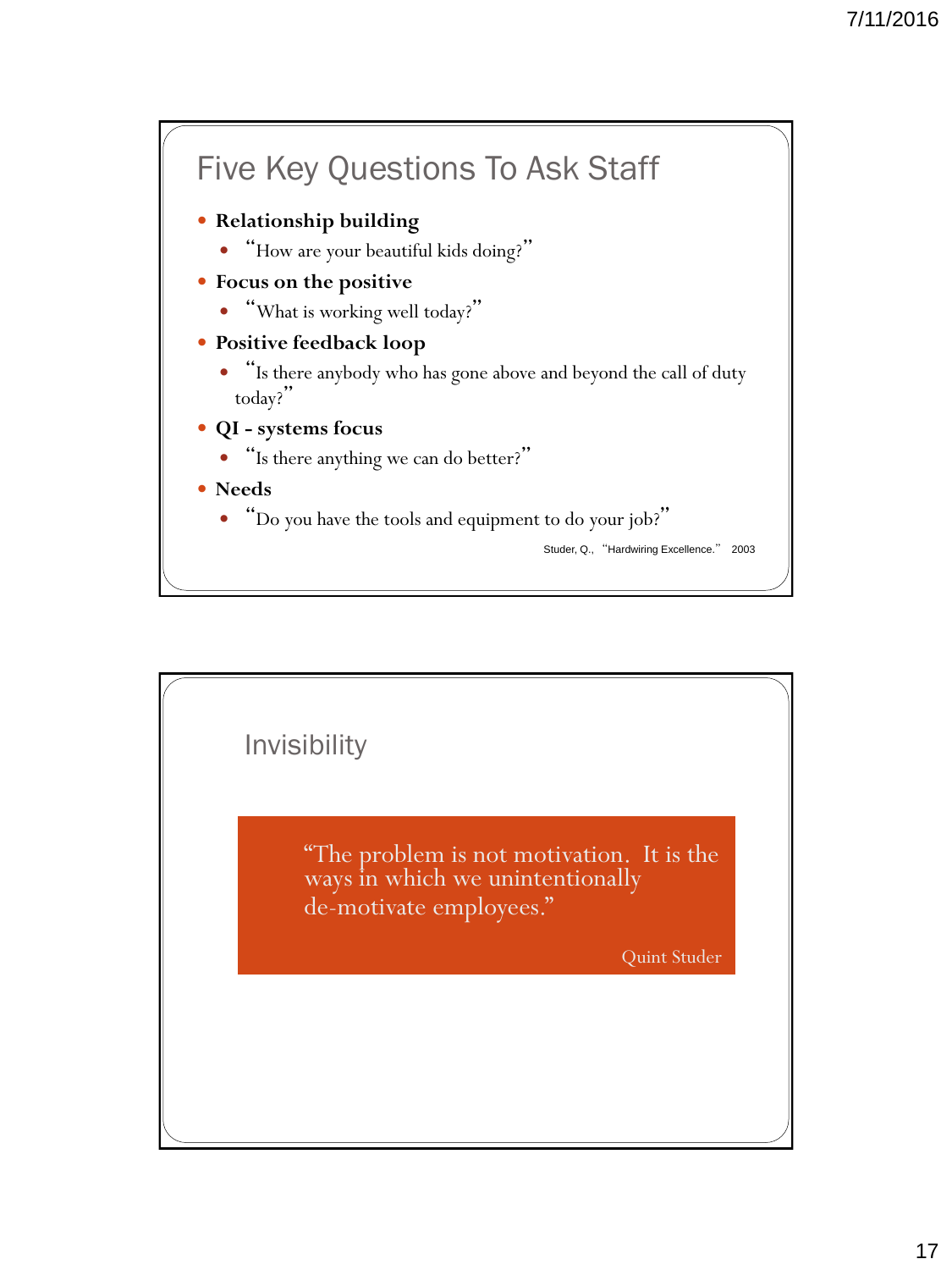

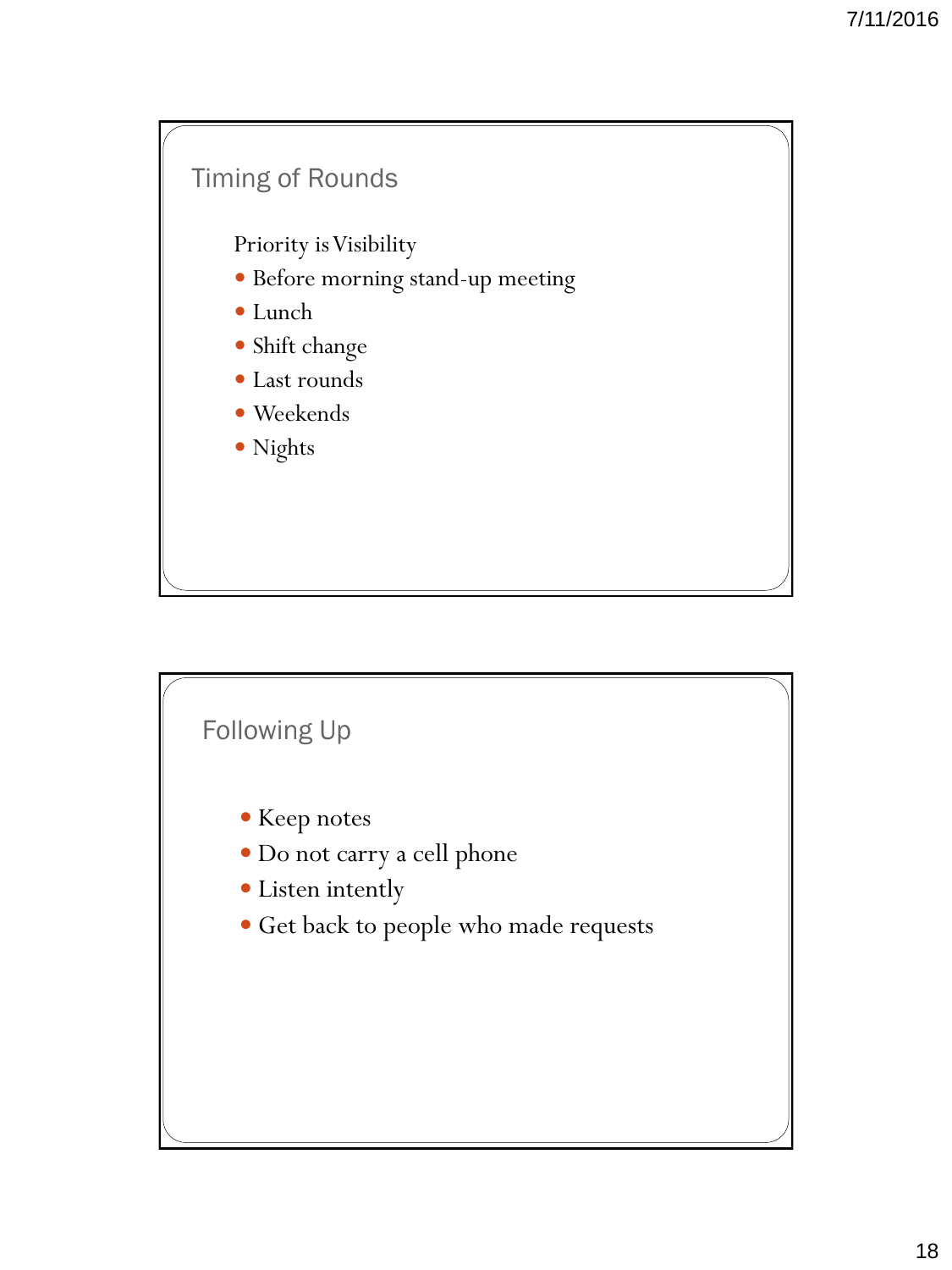

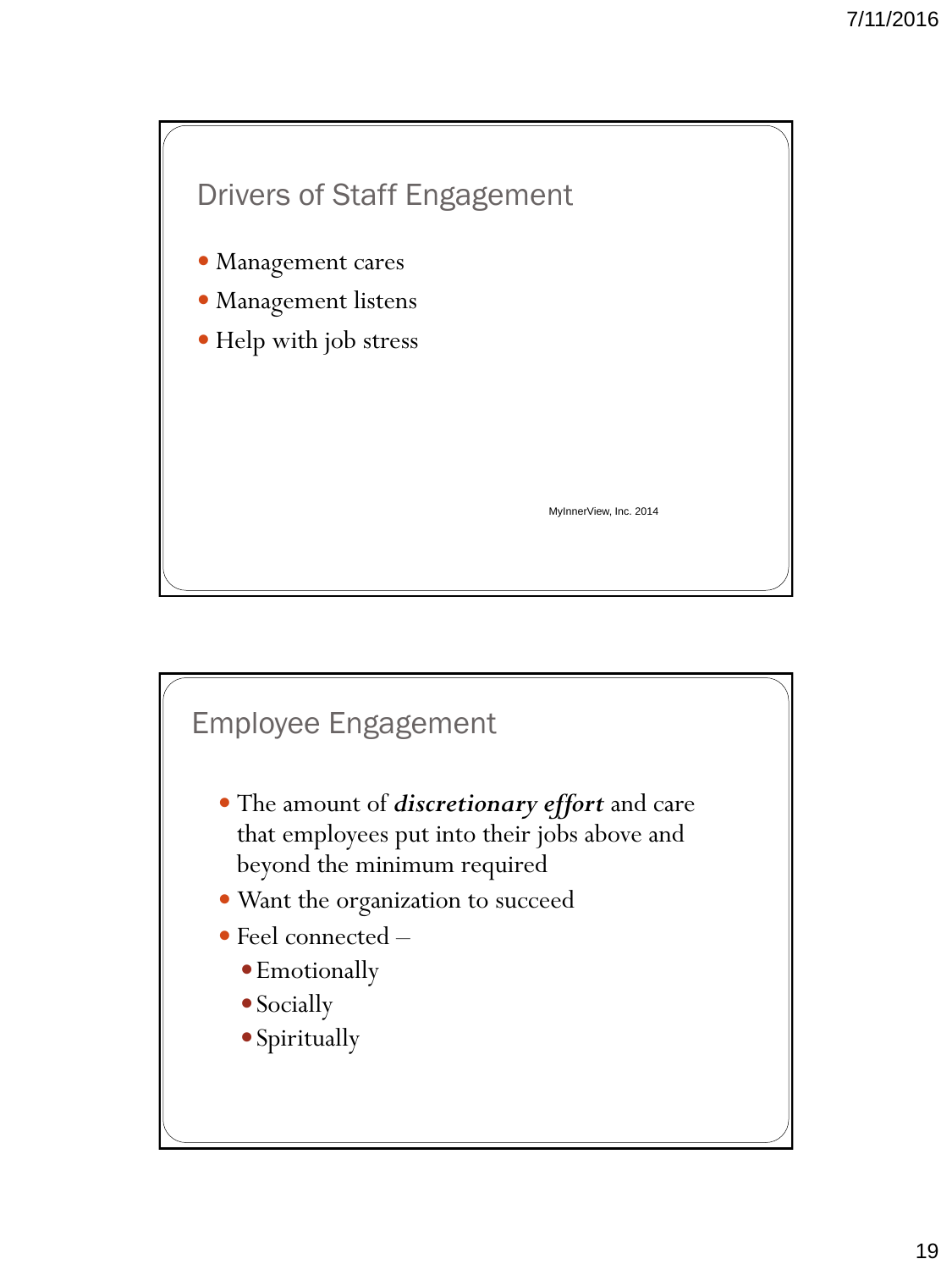#### Employees are Engaged When -

- Leaders are engaged
- Understand the business and their role in its success
- Trust leadership is making good decisions
- Feel valued and appreciated
- Are well informed

#### Community Meetings

- Simple metrics
	- Human resource
	- Clinical outcomes
	- Business results
- Benchmark and compare
- Strategic plan
- What How -Why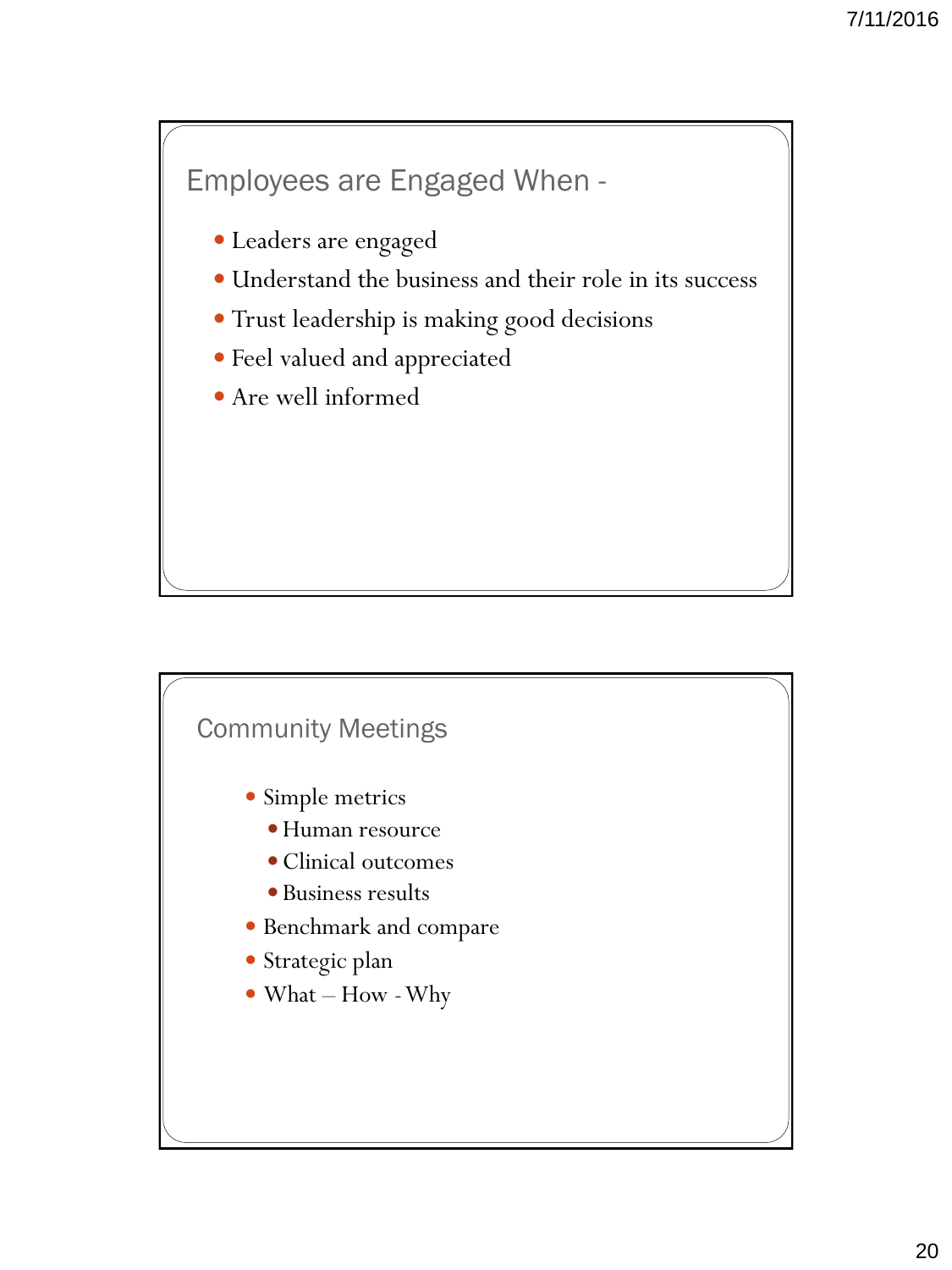